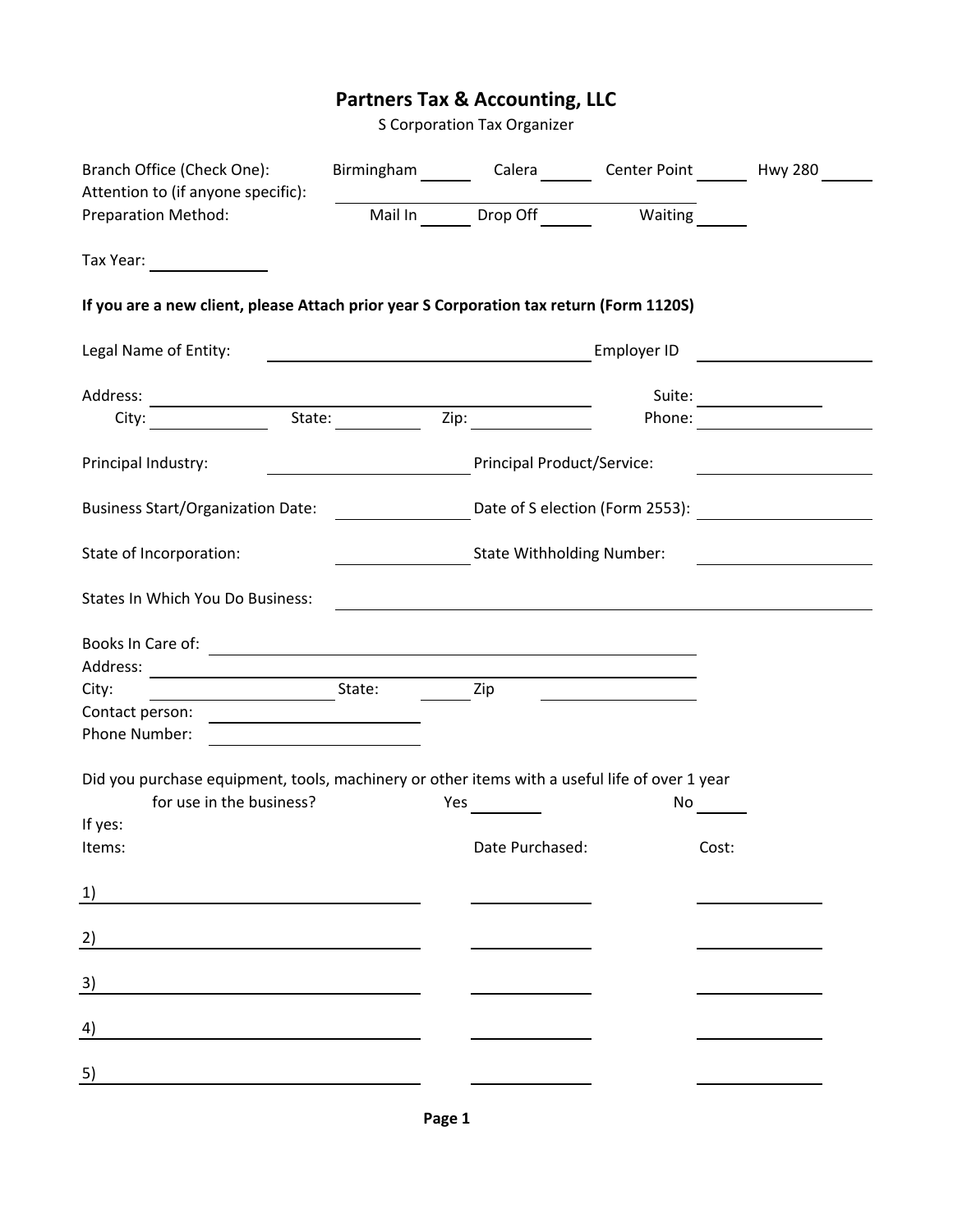Shareholder Information:

| Shareholder 1                                                                                                                              | Shareholder 2                                        |                                                             |
|--------------------------------------------------------------------------------------------------------------------------------------------|------------------------------------------------------|-------------------------------------------------------------|
| Social Security #                                                                                                                          |                                                      |                                                             |
| <b>First Name</b>                                                                                                                          | <b>First Name</b>                                    |                                                             |
| Middle Initial<br><u> 1980 - Johann Barnett, fransk politiker (</u>                                                                        | Middle Initial                                       |                                                             |
| Last Name                                                                                                                                  | Last Name                                            |                                                             |
| Address<br><u> 1989 - Johann Barn, mars ann an t-Amhain Aonaich an t-Aonaich an t-Aonaich ann an t-Aonaich ann an t-Aonaich</u>            |                                                      |                                                             |
| $\overline{\text{State}}$                                                                                                                  |                                                      |                                                             |
| $\mathsf{Zip}\_$                                                                                                                           | $\mathsf{Zip}\_\_$                                   |                                                             |
| Phone                                                                                                                                      | Phone                                                |                                                             |
| Shares at Start of Year                                                                                                                    | Shares at Start of Year                              |                                                             |
| Shares transferred (+/-)                                                                                                                   | Shares transferred (+/-)                             |                                                             |
| Shares at End of Year                                                                                                                      | Shares at End of Year                                |                                                             |
| Shareholder 3                                                                                                                              | Shareholder 4                                        |                                                             |
| Social Security #<br><u> 1989 - Johann Harry Harry Harry Harry Harry Harry Harry Harry Harry Harry Harry Harry Harry Harry Harry Harry</u> |                                                      |                                                             |
| <b>First Name</b>                                                                                                                          | <b>First Name</b>                                    | <u> 1989 - Johann Stein, mars an de Brazilian (b. 1989)</u> |
| Middle Initial                                                                                                                             | Middle Initial                                       | <u> 1980 - Johann Barn, amerikansk politiker (d. 1980)</u>  |
| Last Name                                                                                                                                  | Last Name                                            |                                                             |
| Address                                                                                                                                    | Address                                              |                                                             |
|                                                                                                                                            |                                                      |                                                             |
| $\mathsf{Zip}$                                                                                                                             | $\mathsf{Zip}$                                       |                                                             |
| Phone                                                                                                                                      | Phone<br><u> 1989 - Jan Samuel Barbara, martin d</u> |                                                             |
| Shares at Start of Year                                                                                                                    | Shares at Start of Year                              |                                                             |
| Shares transferred (+/-)                                                                                                                   | Shares transferred (+/-)                             |                                                             |
| Shares at End of Year                                                                                                                      | Shares at End of Year                                |                                                             |
| Officer Responsible for Tax Return:                                                                                                        |                                                      |                                                             |
| Officer Name:                                                                                                                              | Officer SSN:                                         |                                                             |
| Officer Title:                                                                                                                             | Officer Phone:                                       | <u> 1989 - Johann Stein, fransk politik (</u>               |
| Address:                                                                                                                                   |                                                      |                                                             |
| State<br>City                                                                                                                              |                                                      |                                                             |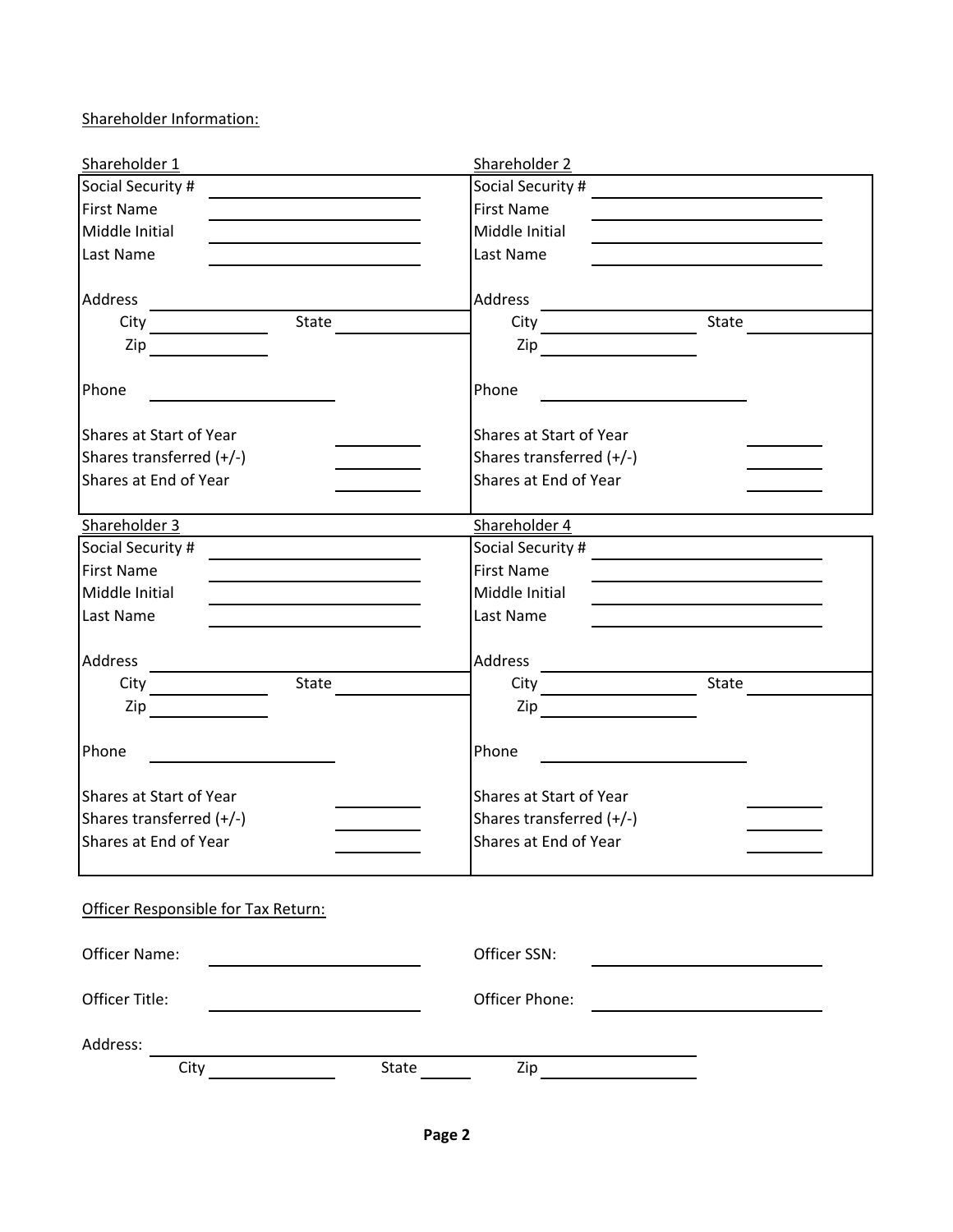**If you use bookkeeping software or a bookkeeper, attach a Profit & Loss Report and Balance Sheet OR**

**Fill out the below information**

**OR**

**If you have a bank account and credit card out of which you do all business transactions, you may attach 12 months statements and check copies for those accounts. Additional compilation fee will be added to the cost of completing the tax return.**

| Do you manufacture and/or sell goods? If so: |  |  |
|----------------------------------------------|--|--|
| Beginning Inventory (January 1):             |  |  |
| Purchased Inventory (less personal use)      |  |  |
| Cost of Labor:                               |  |  |
|                                              |  |  |
|                                              |  |  |
|                                              |  |  |
|                                              |  |  |
|                                              |  |  |
|                                              |  |  |
|                                              |  |  |
|                                              |  |  |
|                                              |  |  |
|                                              |  |  |
|                                              |  |  |
|                                              |  |  |
|                                              |  |  |
|                                              |  |  |
|                                              |  |  |
|                                              |  |  |
|                                              |  |  |
|                                              |  |  |
|                                              |  |  |
|                                              |  |  |
|                                              |  |  |
|                                              |  |  |
|                                              |  |  |
|                                              |  |  |
|                                              |  |  |